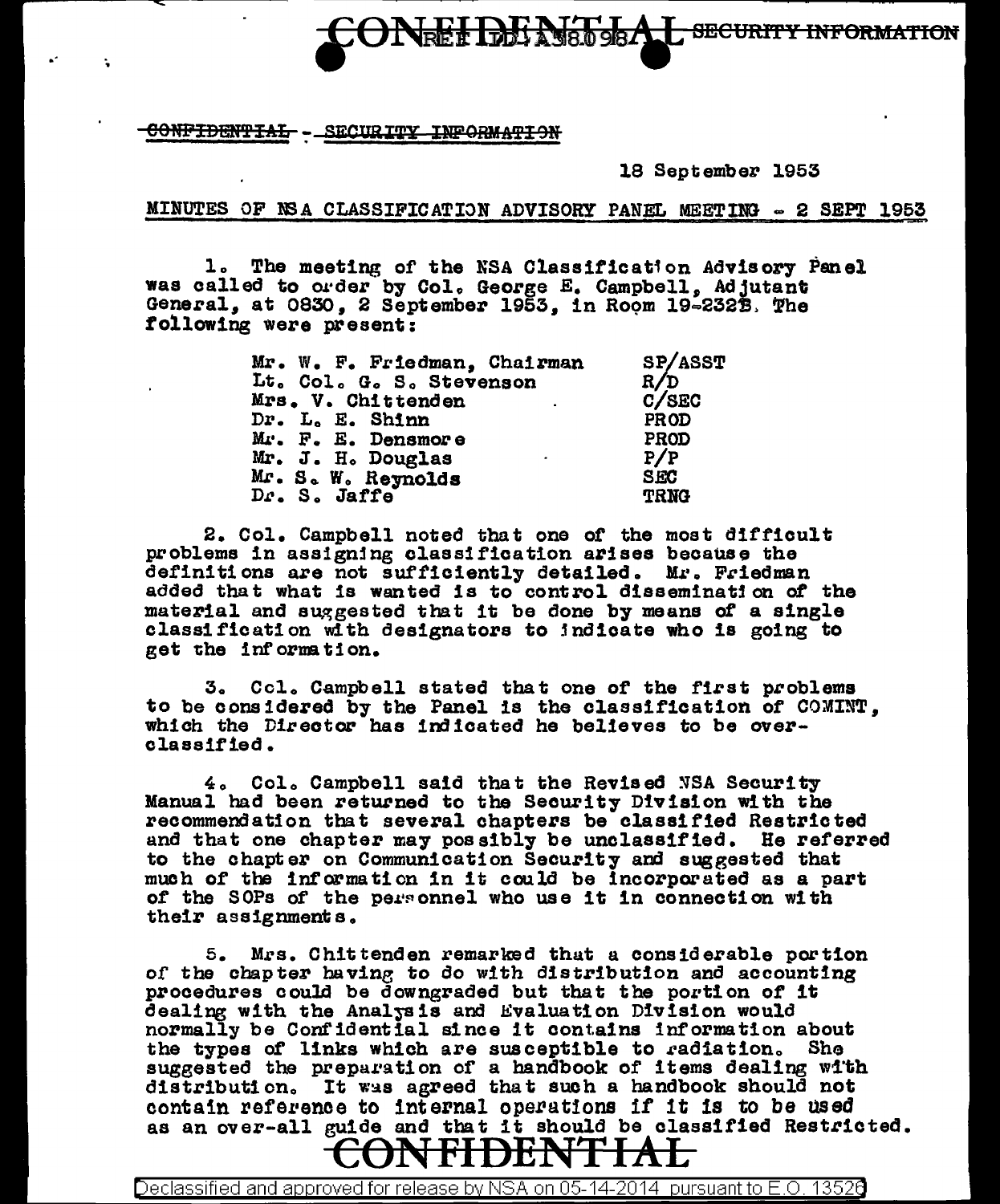FREEL TINT ASEORS SECURITY INFORMATION

-GONFIDENTIAL - SECURITY INFORMATION

18 September 1953

6. Mr. Reynolds stated that in his opinion the thinking in regard to classification ought to be liberalized to determine what must be protected under all circumstances and that a realistic approach should be taken toward other items. Mr. Friedman added that the unrealism with which classification is regarded has weakened the security which is applied to items that really need to be protected.

7. It was noted that the Army Regulation which states the mission of ASA is unclassified.

8. Col. Campbell presented an organization chart of Production which is graded Secret and asked about the possibility of downgrading it to Restricted. Mr. Friedman commented that with minor changes he believed the chart could be downgraded to Restricted. It was agreed that organization charts which list the Director, the Staff Divisions and Offices should be Restricted and that those going below this level should be Confidential.

9. In connection with short titles, nomenclature and code words, other than special code words, Col. Campbell recommended that they not be classified unless an explanation or indication is given of how the equipments or procedures which they cover are used in operations.

10. Mrs. Chittenden commented that a list of cryptographic code words is available which gives all cryptographic holders and that the composite list is required to be classified.

11. Dr. Jaffe recommended that a committee be appointed to codify operations in NSA and indicate the degree of security which should be attached to each of them. It was agreed that three committees be established within Production, the Office of Research and Development, the Office of Communication Security, with possibly a fourth committee in the Training Division, to develop guide lines for classification, including classification of titles of Branches, Units, and Sections. Dr. Shinn commented that the NSA Key List serves primarily as a telephone list.

12. Mr. Douglas recommended that the committees consider criteria by which personnel shortcuts might reduce classification, also that the security manuals of other Agencies be studied. In this connection. Mr. Densmore stated that he could get in touch with Col. Geddes, former Deputy Chief of ASA, who is now with the Atomic Energy Commission.

## CONFEDENTIAL